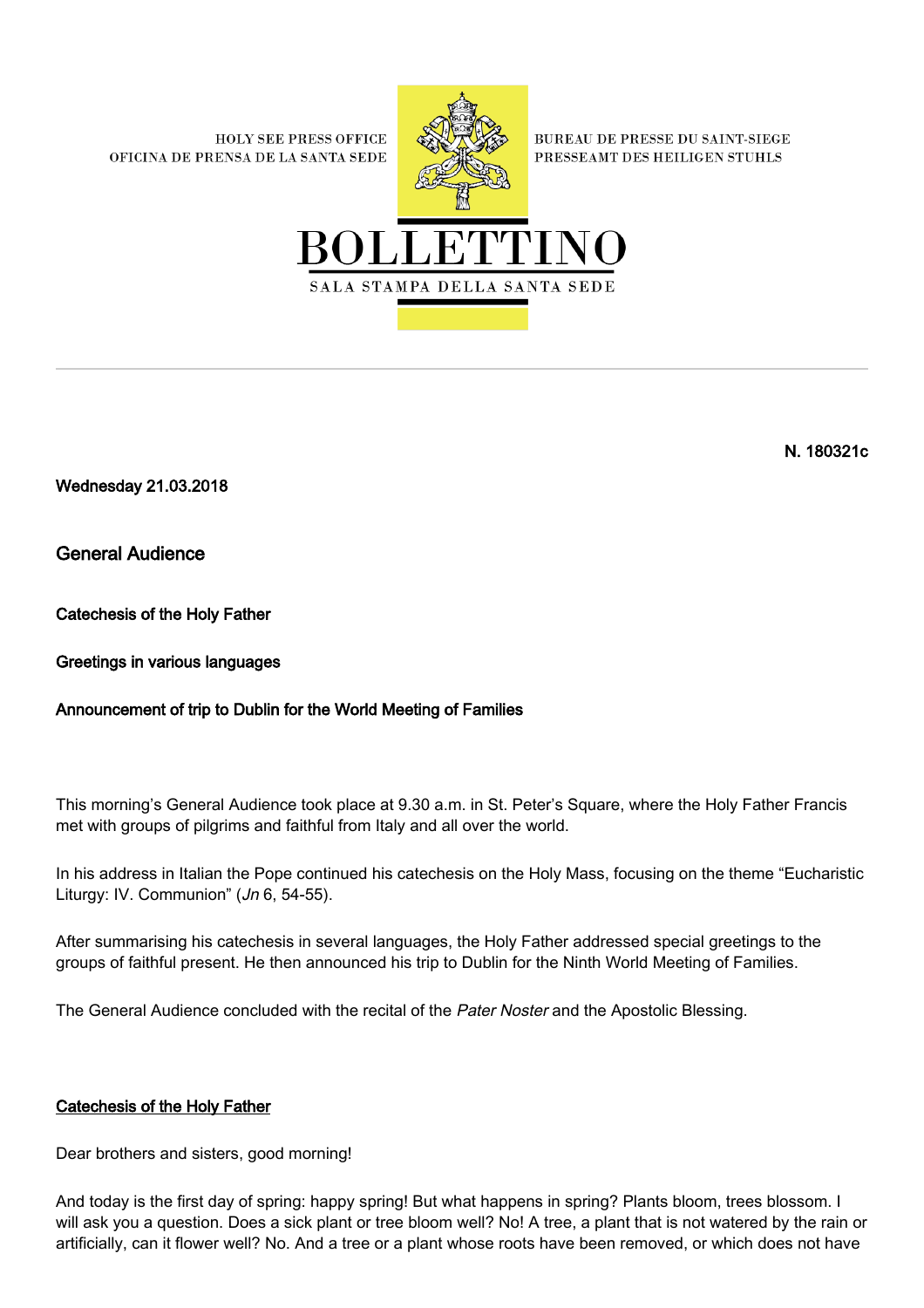roots, can it bloom? No. But without roots can it flower? No! And this is a message: Christian life must be a life that must flourish in works of charity, in doing good. But if you do not have roots, you cannot bloom, and the root, who is it? Jesus! If you are not with Jesus, there, in the root, you will not bloom. If you do not water your life with prayer and the sacraments, will you have Christian flowers? No! Because prayer and the sacraments water the roots and our life flourishes. I hope that this spring may be for you a spring in bloom, and with an Easter in bloom. Flowering with good works, virtues, doing good to others. Remember this, this is a very nice saying from my country: "The blossom of the tree comes from what it has underground". Never cut the roots with Jesus.

And let us continue now with the catechesis on the Holy Mass. The celebration of Mass, the various moments of which we are going through, is ordered to Communion, that is, uniting with Jesus. Sacramental communion: not spiritual communion, which you can do at home by saying, "Jesus, I would like to receive you spiritually". No, sacramental communion, with the body and blood of Christ. We celebrate the Eucharist to nourish ourselves with Christ, Who gives us Himself both in the Word and in the Sacrament of the altar, to confirm us to Him. The Lord Himself says so: "Whoever eats my flesh and drinks my blood remains in me, and I in them" (Jn 6: 56). Indeed, the gesture of Jesus ,Who gave to the disciples His Body and Blood in the Last Supper, still continues today through the ministry of the priest and the deacon, ordinary ministers of the distribution to their brothers of the Bread of life and the Chalice of salvation.

In the Mass, after breaking the consecrated Bread, that is, the body of Jesus, the priest shows it to the faithful, inviting them to participate in the Eucharistic banquet. We know the words that resound from the holy altar: "Blessed are those called to the supper of the Lamb: Behold the Lamb of God, behold Him Who takes away the sins of the world". Inspired by a passage of the Book of Revelation – "Blessed are those who are invited to the marriage supper of the Lamb" (Rev 19: 9), "marriage" because Jesus is the Spouse of the Church – this invitation calls us to experience the intimate union with Christ, source of joy and of holiness. It is an invitation that causes us to rejoice and at the same time urges an examination of conscience illuminated by faith. If on the one hand, indeed, we see the distance that separates us from Christ's holiness, on the other we believe that His Blood is "shed … for the remission of sins". We were all forgiven in baptism, and all of us hare forgiven or will be forgiven each time we partake of the Sacrament of Reconciliation. And do not forget: Jesus always forgives. Jesus never tires of forgiving. It is we who tire of asking for forgiveness. Considering the salvific value of this Blood, Saint Ambrose exclaims: "I who sin always, am always in need of medicine" (De sacramentis, 4, 28: PL 16, 446A). In this faith, we too turn our gaze to the Lamb of God who takes away the sins of the world and invoke Him: "Lord, I am not worthy that you should enter under my roof, but only say the word and my soul shall be healed". We say this in every Mass.

Although it is we who move in procession to receive Communion, we go towards the altar in procession to receive Communion, it is actually Christ Who comes to us to assimilate us to Him. There is an encounter with Jesus! To be nourished by the Eucharist means to allow oneself be changed as we receive. Saint Augustine helps us to understand it, when he tells us about the light received in hearing Christ say: "I am the food of strong men; grow, and you shall feed upon me; nor shall you convert me, like the food of your flesh, into you, but you shall be converted into me" (Confessions VII, 10, 16: PL 32, 742). Each time we receive Communion, we resemble Jesus more, we transform more into Jesus. Just as the bread and wine are converted into the Body and Blood of Christ, those who receive them with faith are transformed into a living Eucharist. To the priest who, distributing the Eucharist, says to you, "The Body of Christ"; you answer, "Amen", or rather, you acknowledge the grace and commitment that leads to becoming the Body of Christ. Because when you receive the Eucharist, you become the Body of Christ. This is beautiful, very beautiful. While it unites us with Christ, tearing us from our selfishness, Communion opens us and unites us to all those who are one in Him. This is the prodigy of Communion: we become what we receive!

The Church strongly desires that the faithful also receive the Body of the Lord with consecrated hosts in the same Mass; and the sign of the Eucharistic banquet is expressed with greater fullness if Holy Communion is made in the two forms, even though Catholic doctrine teaches that one whole Christ is received in one form (cf. General Order of the Roman Missal, 85; 281-282). According to the ecclesial practice, the faithful approach the Eucharist normally in a processional form, as we have said, and, standing with devotion or kneeling, as established by the Episcopal Conference, receive the sacrament in the mouth or, where permitted, in the hand, as preferred (cf. General Order of the Roman Missal, 160-161). After Communion, to keep the gift received in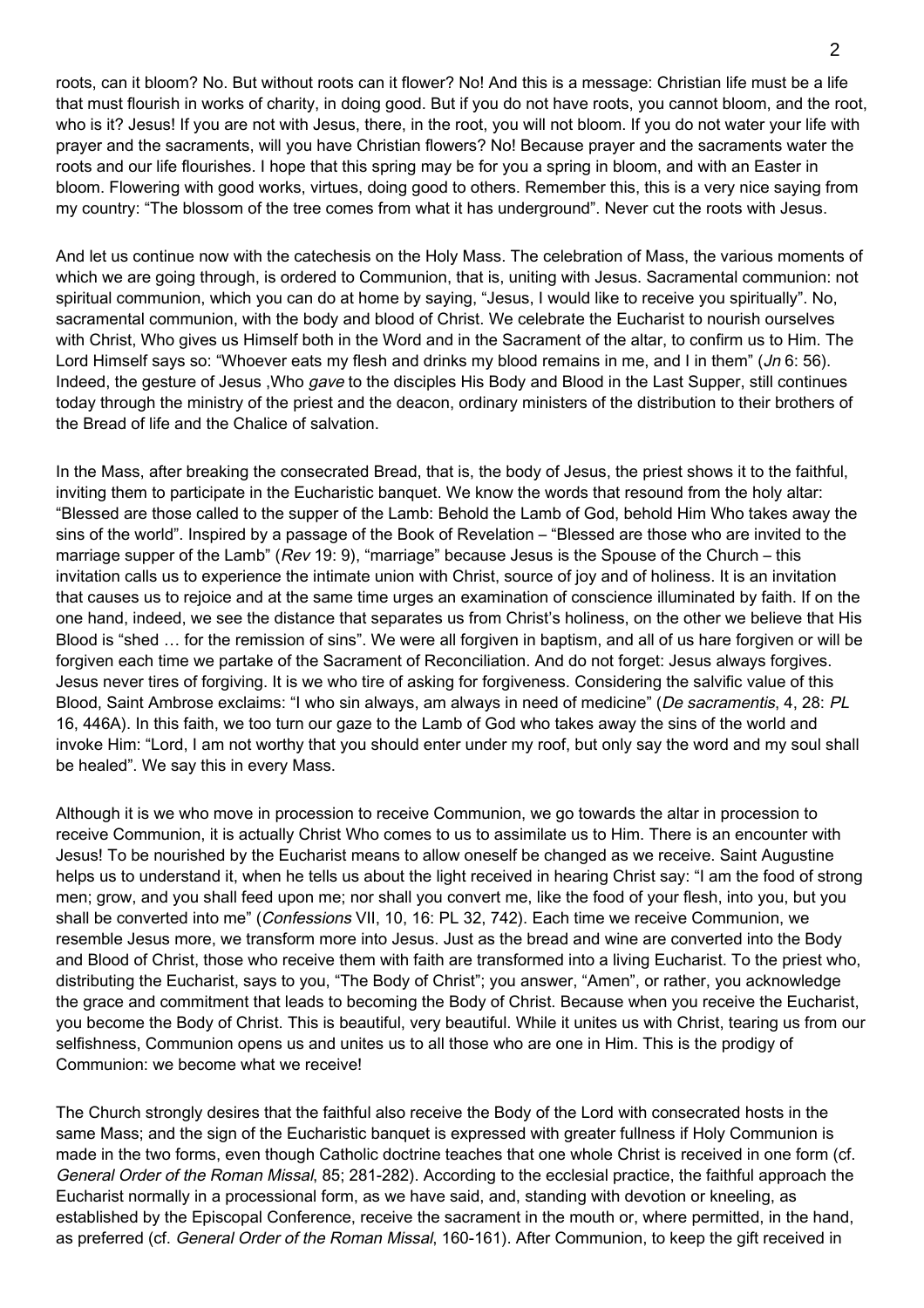our hearts, we are helped by silence, silent prayer. Prolong a little that moment of silence, speaking with Jesus in the heart helps us greatly, as does singing a psalm or a hymn of praise (cf. General Order of the Roman Missal, 88) that helps us to be with the Lord.

The Eucharistic Liturgy is concluded by the oration after Communion. In this, on behalf of everyone, the priest turns to God to thank Him for making us His guests and to ask that what has been received may transform our life. The Eucharist makes us strong to bear the fruits of good works for living as Christians. Today's prayer is significant, in which we ask the Lord "May the mysteries we have received, O Lord, bring us heavenly medicine, that they may purge all evil from our heart and strengthen us with eternal protection" (Roman Missal, Wednesday of the Fifth week of Lent). Let us partake of the Eucharist: receiving Jesus Who transforms us into Him makes us stronger. Very good and very great is the Lord!

### Greetings in various languages

### French

I cordially greet French speaking pilgrims, especially young people from Switzerland and France. As Easter approaches, I invite you to strengthen your fervour, including active participation in Mass and fraternal charity, so that the grace of the Resurrection may truly transform your lives. God bless you!

## English

I greet the English-speaking pilgrims and visitors taking part in today's audience, particularly those from Wales, Ireland, Norway, Japan and the United States of America. I offer a special greeting to the Irish pilgrims accompanying the icon of the Ninth World Meeting of Families, to be celebrated in Dublin in August. With prayerful good wishes that this Lenten season will be a time of grace and spiritual renewal for you and your families, I invoke upon all of you joy and peace in our Lord Jesus Christ. God bless you!

## **German**

A warm welcome to German-speaking pilgrims. Among you I greet the many students present at this audience, in particular the students of the *Gymnasium Haus Overbach* of Jülich who celebrate the centenary of its foundation. Never forget: in the Holy Eucharist, the Lord is present - for you! God bless you all.

#### Spanish

I cordially greet Spanish-speaking pilgrims, particularly the groups from Spain and Latin America. I encourage frequent communion, making present the mystery of love that is enclosed in the Sacrament, so that unity with Christ and with His Church may be manifested in our daily actions and bear witness to our new life in Christ. Thank you

#### Portuguese

Dear Portuguese-speaking friends taking part in today's audience, thank you for your presence and above all for your prayers! I greet all of you, in particular the students, the professors and the relatives of the Pedro Arrupe and Senhora da Boa Nova Colleges, hoping that the pilgrimage to the tomb of the Holy Apostles Peter and Paul may strengthen, in your hearts, your feeling and living in the Church, under the tender gaze of the Virgin Mother. May the Lord's Blessing descend upon you and your families.